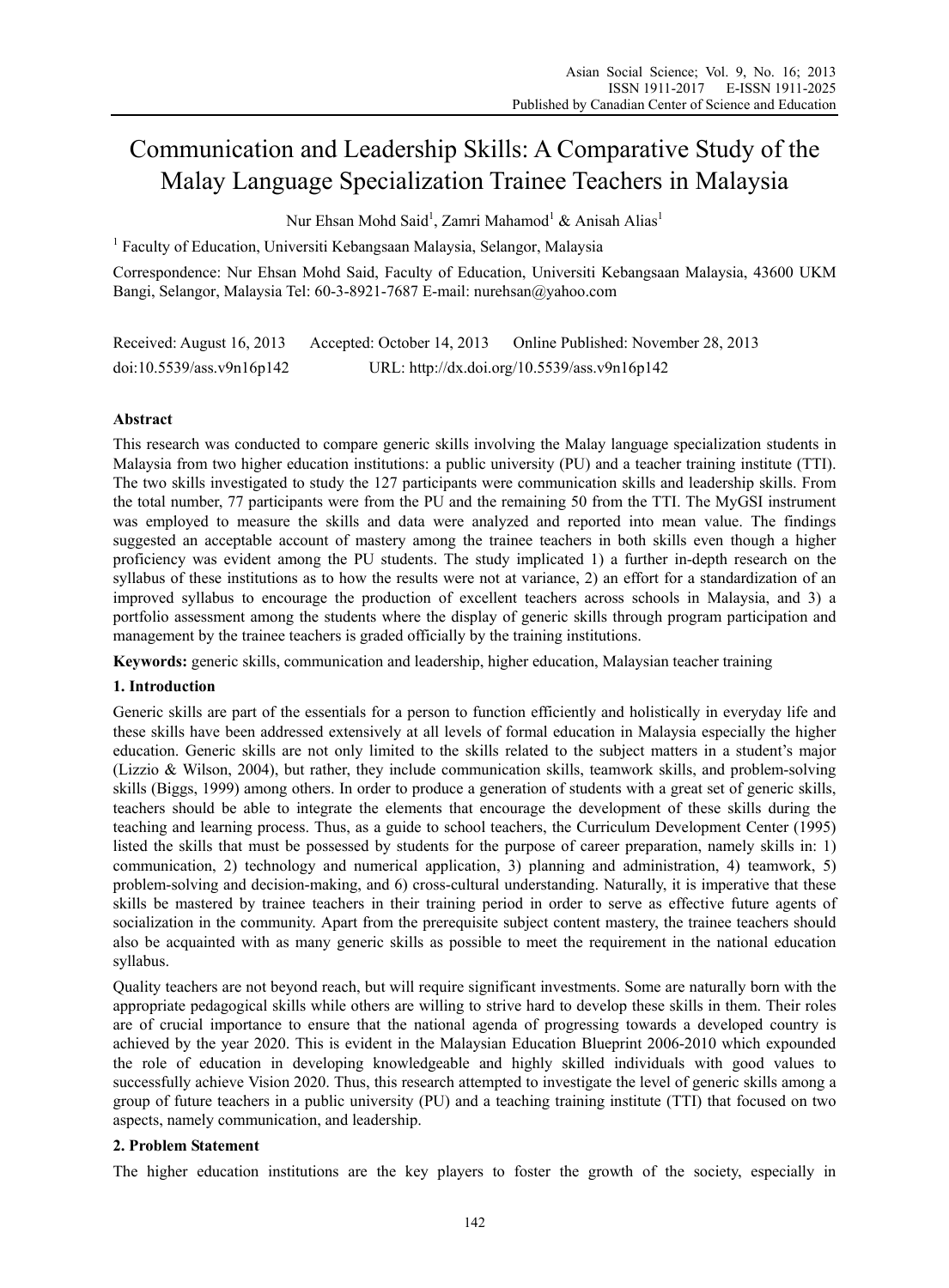empowering Malaysia as a knowledge-based developed country. Their roles transcend the traditional responsibility from merely expanding and promoting the culture of knowledge towards fulfilling the national aspiration and expectations. This shift aims at producing outstanding students who are creative and innovative and rational thinkers with high self-discipline and moral values (Dickerson & Green, 2004; Hogarth & Wilson, 2005) in response to the national agenda of education (Hashamiza, 2004; Mohd Izham, 2011). Nevertheless, recent public concern that questions the declining credibility of the students from the current education system, particularly in terms of leadership and self-worthiness, deserves a serious attention. The likely factor that has led to this turmoil is the inclination towards the sole mastery subject matter of their study major while overlooking self-improvement related to value-added skills. The Ministry of Higher Education (MoHE) and the Ministry of Human Resources reported an alarming unemployment rate; 11 reasons had been identified and seven of which were in relation to the shortcomings of generic skills. Thus, a Module of Human Skills Development was introduced in 2006. With this module, the MoHE had enforced its implementation across almost all curricular and co-curricular courses at all higher education institutions in the country.

The many public perceptions regarding the poor student standard have prompted important questions as to whether the higher education institutions are indeed preparing all the necessary knowledge and training necessary generic skills for these future teachers. These issues gave impetus to this research as it set out to compare and measure two sets of generic skills among the trainee teachers of the Malay language specialization. In addition, similar studies that involved this cohort of participants are yet to be found as most of them have been mainly concerned with teachers from the technical and vocational stream.

Basing on the premise that the duty to instil generic skills falls mainly on teachers with a background in communication, the research decided to choose trainee teachers from the language field as participants of the research. Their teaching content, after all, is related to communication to a great extent as opposed to other technical subjects such as science, information technology and engineering that prioritize on the subject matter. Thus, the research decided to compare one Malaysian public university (PU) with one teaching training institute (TTI), involving third-year students of the Malay language specialization.

## **3. Research Questions**

This comparative research was conducted to examine and compare the levels of generic skills of the trainee teachers in a PU and TTI to answer this question:

1) What are the level of Malay language option trainee teachers' generic skills in terms of the communication skills and leadership skills?

## **4. Methodology**

## *4.1 Research Design*

This research was a quantitative research that applied the Malaysian Generic Skills Inventory (MyGSi) instrument. The quantitative research design was chosen because of its nature that explains a certain phenomenon and measurements numerically. The items were analyzed using the Rasch model to determine the trustworthiness and the authenticity of the MySGi construction.

## *4.2 Research Participants*

This research was conducted involving two cohorts of trainee teachers from the program of Bachelor of Education in the Teaching of Malay Language in one PU and one TTI in Malaysia. A total of 127 participants of the third-years were randomly chosen as the research participants. The number is higher than 100 as a sample size with less than the number is not reliable because there will be a big fluctuation in calculations, especially when the research is replicated (Chua Yan Piaw, 2006).

## *4.3 Research Instrument*

The instrument used by the researchers in this research was a set of Malaysian Generic Skill Inventory (MySGi) questionnaire, developed by a group of researchers in *Universiti Kebangsaan Malaysia* (Siti Rahayah, 2003). Using the Likert scale to measure the skills of communication and leadership among the trainee teachers, each item requested the participants to state their level of agreement, ranging from "strongly disagree (1)" to "strongly agree (5)". The questionnaire contained 81 items and consisted of two parts: Section A and Section B. The first section contained a list of questions to collect the demographics of the participants involving the information about their major of study, year of study, work experience and their Cumulative Grade Point Average. The second section comprised three constructs of generic skills viz. communication, leadership and group work and each construct led to many subconstructs. However, only the findings from Section B covering two constructs of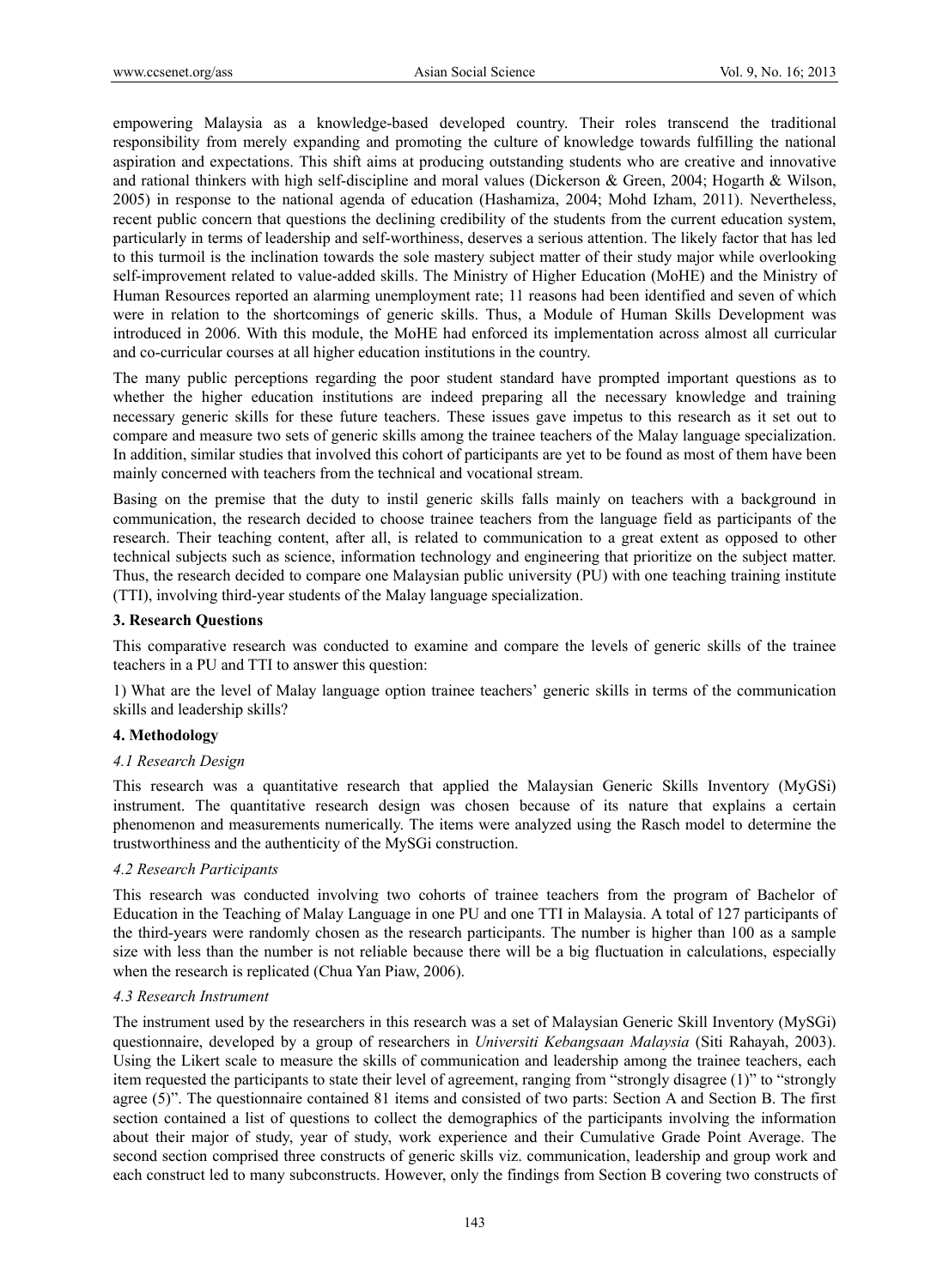generic skills (communication and leadership skills) were reported in this paper.

#### *4.4 Data Analysis*

A detailed review of the survey was performed with a computerized analysis using the Statistical Packages for the Social Science (SPSS) version 11.5 to extract data. The analysis of the result was arranged into a table to show the mean and discussion from the cumulative readings was presented separately according to each construction.

## **5. Results and Findings**

## *5.1 Construct 1: Communication Skills*

As indicated in Table 5.1, the participants from both groups displayed a high set of communication skill, which was evident by high mean values for most items in the communication subconstruct. The mean average for each communication subconstruct exceeded 3.67 except for the use of non-verbal skills (mean=3.499). Scholars claimed that a mean average greater than 3.67 indicates that the items in a certain construct have a high reliability (Alias, 1993; Chua Yan Piaw, 2006).

The average mean of the communication skills based on the 8 items were in the range between 3.499 and 3.907. The highest mean was in the ability to deliver a presentation with a mean of 3.907. The lowest mean was for the subconstruct on the ability of using non-verbal skills with the mean of 3.499. The remaining subconstructs were high: the ability to summarize (3.896), to practice listening skills (3.887), to negotiate (3.848), to interact (3.799), to present an idea verbally (3.787), and finally, the ability to present an idea in written form (3.701). The average mean for the communication skills as shown by the trainee teachers in the study was 3.791.

The highest mean of the participants from the PU was in the ability to make a presentation (4.14), followed by the ability to practice listening skills  $(4.12)$ , to negotiate  $(4.01)$ , to interact  $(4.00)$ , to summarize  $(3.97)$ , to present an idea verbally (3.96), and to present an idea in written form (3.87).

The participants from the TTI showed the highest ability to interact with a mean of 3.81, followed by the ability to make a presentation and ability to negotiate (both 3.72) and the ability to practice listening skills (3.70). The remaining subconstructs were not as impressive; their ability to present an idea verbally recorded a mean of 3.64, the ability to summarize  $(3.66)$ , and the ability to present an idea in written form  $(3.57)$ .

The data suggested that the participants from the PU surpassed their counterparts from the TTI in every subconstruct except one – the ability to use nonverbal skills with an equal mean of 3.50. This turned out to be the lowest mean for both groups.

| No.            | <b>Subconstruct</b>                        |      | Mean average |              |  |
|----------------|--------------------------------------------|------|--------------|--------------|--|
|                |                                            | PU   | <b>TTI</b>   | <b>Total</b> |  |
|                | Ability to use nonverbal skills            | 3.50 | 3.50         | 3.499        |  |
| 2              | Ability to practice listening skills       | 4.12 | 3.70         | 3.887        |  |
| 3              | Ability to present an idea verbally        | 3.96 | 3.64         | 3.787        |  |
| $\overline{4}$ | Ability to present an idea in written form | 3.87 | 3.57         | 3.701        |  |
| 5              | Ability to deliver a presentation          | 4.14 | 3.72         | 3.907        |  |
| 6              | Ability to negotiate                       | 4.01 | 3.72         | 3.848        |  |
| 7              | Ability to interact                        | 4.00 | 3.81         | 3.799        |  |
| 8              | Ability to summarize                       | 3.97 | 3.66         | 3.896        |  |
|                | Total mean average                         |      |              | 3.791        |  |

Table 1. Mean average for the communication subconstructs

## *5.2 Construct 2: Leadership Skills*

The analysis indicated that the participants had a high mean average i.e. above 3.67 for all the subconstructs under the leadership aspect. The ability to consider differing opinions were of the highest mean (4.03), followed by the ability to lead group members to an agreement and the skill to identify and develop potential (both 3.94), the ability to plan and manage and the ability to make proper decisions (both 3.92). They were identified to be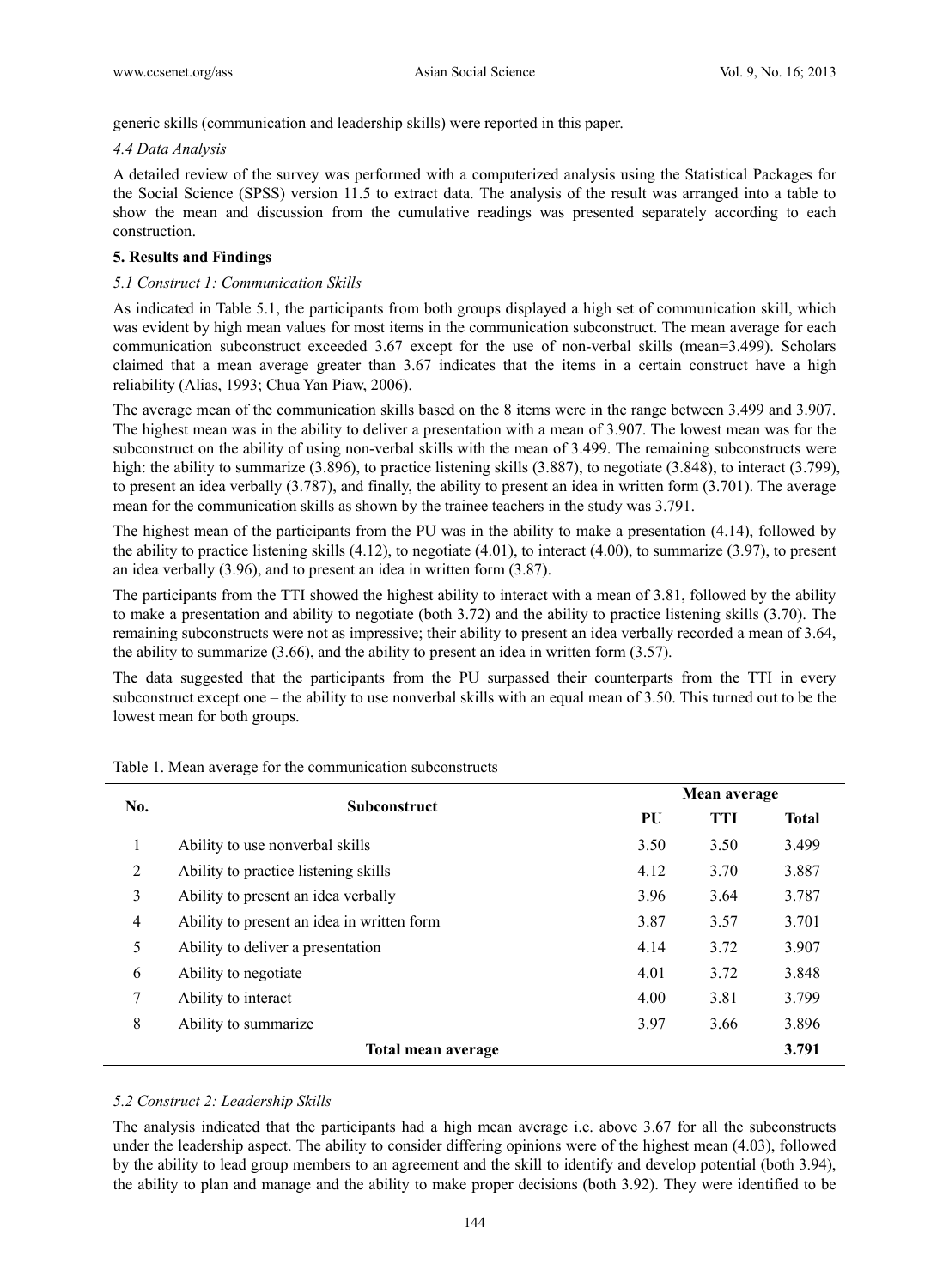less skilful in the ability to accept responsibility and the ability to complete multi-dimensional tasks (both 3.91) and finally the ability to give instructions (3.83). The overall mean was 3.925 which fell into the high category.

On a comparative term, the participants from the PU were found to be surpassing their counterparts in all the 8 subconstructs. The trainee teachers from the PU displayed the highest mean in the ability to consider differing opinions (4.23). The second highest mean from the PU trainees was on the ability of identifying and developing potential (4.19) and the third highest was in the ability to make proper decisions (4.09) and this was followed by the ability to plan and manage as well as the ability to complete multi-dimensional tasks (both 4.08) and the ability to accept responsibility and the ability to lead group members to an agreement (both 4.06). The lowest mean from the trainees of the PU was 3.98 in the ability to give instructions.

Interestingly, the highest mean of the trainees from the TTI was also the ability to consider differing opinions (3.87). The second highest mean was the ability to lead group members to an agreement (3.84). Meanwhile, the third highest mean was the ability to accept responsibility and the ability to plan and manage (both 3.79). The fourth and the fifth highest mean, with a slight difference, were the ability to make proper decisions (3.78) and the ability to complete multi-dimensional tasks (3.77). These were followed by the ability to identify and develop potential with a mean of 3.74 and finally the ability to give instructions with a mean of 3.70.

| No.            | <b>Subconstruct</b>                           |      | Mean average |              |  |
|----------------|-----------------------------------------------|------|--------------|--------------|--|
|                |                                               | PU   | TTI          | <b>Total</b> |  |
|                | Ability to accept responsibility              | 4.06 | 3.79         | 3.91         |  |
| 2              | Ability to plan and manage                    | 4.08 | 3.79         | 3.92         |  |
| 3              | Ability to consider differing opinions        | 4.23 | 3.87         | 4.03         |  |
| $\overline{4}$ | Ability to give instructions                  | 3.98 | 3.70         | 3.83         |  |
| 5              | Ability to lead group members to an agreement | 4.06 | 3.84         | 3.94         |  |
| 6              | Ability to make proper decisions              | 4.09 | 3.78         | 3.92         |  |
| 7              | Ability to identify and develop potential     | 4.19 | 3.74         | 3.94         |  |
| 8              | Ability to complete multi-dimensional tasks   | 4.08 | 3.77         | 3.91         |  |
|                | Total mean average                            |      |              | 3.925        |  |

Table 2. Mean average for the leadership skill subconstructs

# **6. Discussion of Result**

There had been a significant display of competence in most of the subconstructs across the communication and leadership skills as suggested by the mean value that ranged from 3.50 to 4.19. The revelation is promising as the participants are future teachers who are expected to nurture and instil these skills among school students in Malaysia. Mastering these skills is thus prerequisite to enculturation among their future students. However, there are several issues that need to be addressed as reflected by the findings in order to improve the teaching practice at the Malaysian level.

The results suggested that the trainees from the PU surpassed their counterparts in every section but one subconstruct, indicating that either they had been receiving good training at the university. In other words, the syllabus and its execution at the PU have been effective. A second interpretation could have been that the training provided was similar between the two institutions but by some means the participants in the PU had managed to accommodate to the training better than their counterparts. In response to this possibility, a further in-depth research on the syllabus of these institutions as to how the results were not at variance needs to be conducted. An effort for a standardization of the syllabus should also be an emphasis to encourage the production of excellent trainee teachers regardless of their higher education institutions.

In terms of the communication aspect, the overall mean average of the communication subconstructs was found to be lower as compared to the leadership. However, the mean was still considered high with the trainee teachers from the PU displaying a greater mastery in all subconstructs except one. This is a good indicator because communication is pivotal in a teacher's career as he or she needs to communicate with a great number of stakeholders especially with the students. More importantly, the communication needs to be effective. Weak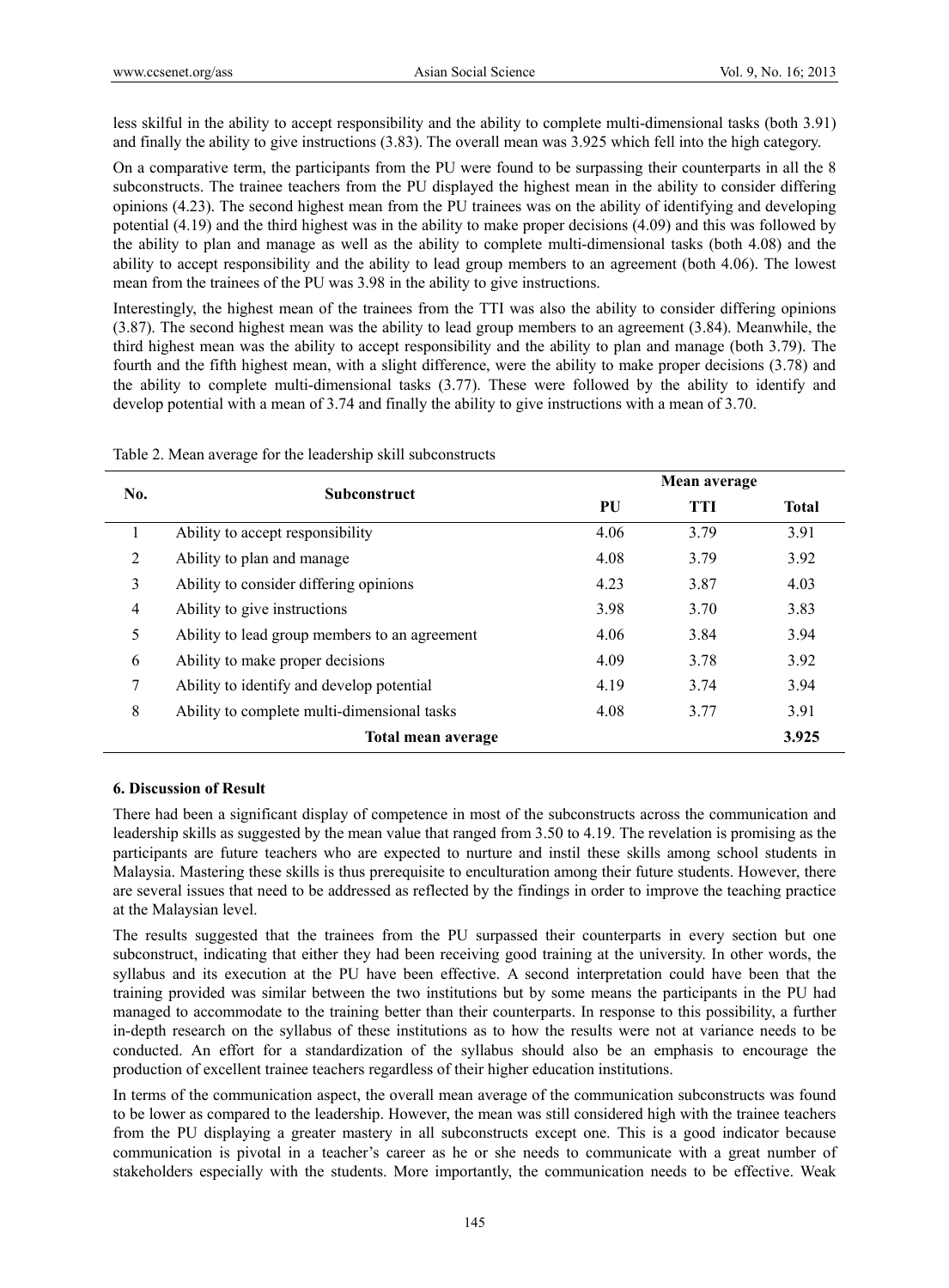communication will jeopardize the teaching and learning process by complicating the process of deciphering messages or in a worse scenario, the messages might be wrongly interpreted. A situation as such is not impossible if the students keep their confusion to themselves when dealing with teachers with ineffective communication skills.

To overcome this challenge, the academicians in the teacher training institutions of Malaysia are advised to encourage the trainee teachers to be more vocal during discussions in the lectures, tutorials and student presentations. This might appear to be of significant challenge because Asians, due to cultural inhibition, often refuse to express a conflicting opinion so as to save face or to appear friendly in front of the others. However, it is a timely call that Malaysian students need to be taught to be outspoken in a subtle and non-threatening manner. An attempt towards that objective can be achieved by blending outspokenness with humility; voicing an opinion honestly but with a respectful tone and choice of words is the best policy to exhibit courtesy.

Considering the current trend among the youth of the country, this effort will not be impossible. Due to the borderless world, they have been exposed to the different cultures of the rest part of the world, particularly the Western countries through the mass media in the form of print, electronic or New Age media. This has led them to be more culturally enlightened and expressive in voicing out their opinions. Exposing the society to different cultures of the world with an appropriate amount of censorship is one of the efforts by the government in educating the people on racial harmony and integrity. The heterogeneity of race at the institutions with students from different ethnicity, demographic background, and social economic status serve to train the participants to tolerate various types of people in their lives and to encourage the socialization process. Thus, it was not surprising when they displayed a high mean for the ability to interact, a crucial skill considering the fact that Malaysia is composed of many different ethnicities.

However, from the eight subconstructs which involved both the receptive as well as expressive skills, the participants were good except for the non-verbal communication subconstruct which was low among the trainees from both groups. This is alarming as a Malaysian-based research conducted by Jamaluddin (2009) suggested that verbal remarks guaranteed only 10 percent of the effectiveness in the classroom communication process, whereas the remaining 90 percent remained in the application of non-verbal skills such as the facial expressions, eye contact, body gestures, and voice tone.

The second generic skill investigated in this study – the leadership skill – promises a successful mastery across all eight sub-constructs among the trainee teachers. Leadership skills are essential for teachers who are constantly engaged in classroom management, apart from leading and managing school activities. These are the skills that are closely related to the communication skills as the integration of good communication skill reflects the leadership ability as well as the ability of supporting, consulting, settling conflicts, solving problem and producing a healthy relationship (Nurul Afizah, 2005).

The trainees were recognized to be multi-tasking leaders who were able to take responsibility, execute plans and manage them by taking into account the different views of group members, recognize and develop their potential to lead to the most appropriate decision-making process. There is a probability that this competence is partly due to the system introduced at the students' residential colleges which requires them to be actively involved as organizers of student programs. Conducting a portfolio assessment among the students is thus advisable to involve all students where the display of generic skills through program participation and management by the trainee teachers is graded officially.

Another potential contributory factor that has led to a group of multi-taskers is the fact that the students have been trained with many different assignments in their courses that demanded them to present, write term paper and group assignment, and conduct mock teaching sessions as well as creative projects that requires them to interview, act, or dance. These various types of assignments have undoubtedly played a major role in enhancing the students' versatility. Working in a team for an assignment demanded that the students build a good rapport with each other. This was evident by the high level of respect as indicated by their ability to attend to differing views.

The indication of good leadership skills suggests that the participants were trainee teachers with a good discerning emotion quotient (EQ), a claim made based on the research by Goleman (1996) that reported a higher leadership performance in social and personal efficiency, emotion management, and self-independence among participants with a high EQ score. A high EQ can create a successful individual in interpersonal and intrapersonal relationships and thus, it can be safely assumed that the participants in the research would serve the teaching community well as leaders to the school and to their future students.